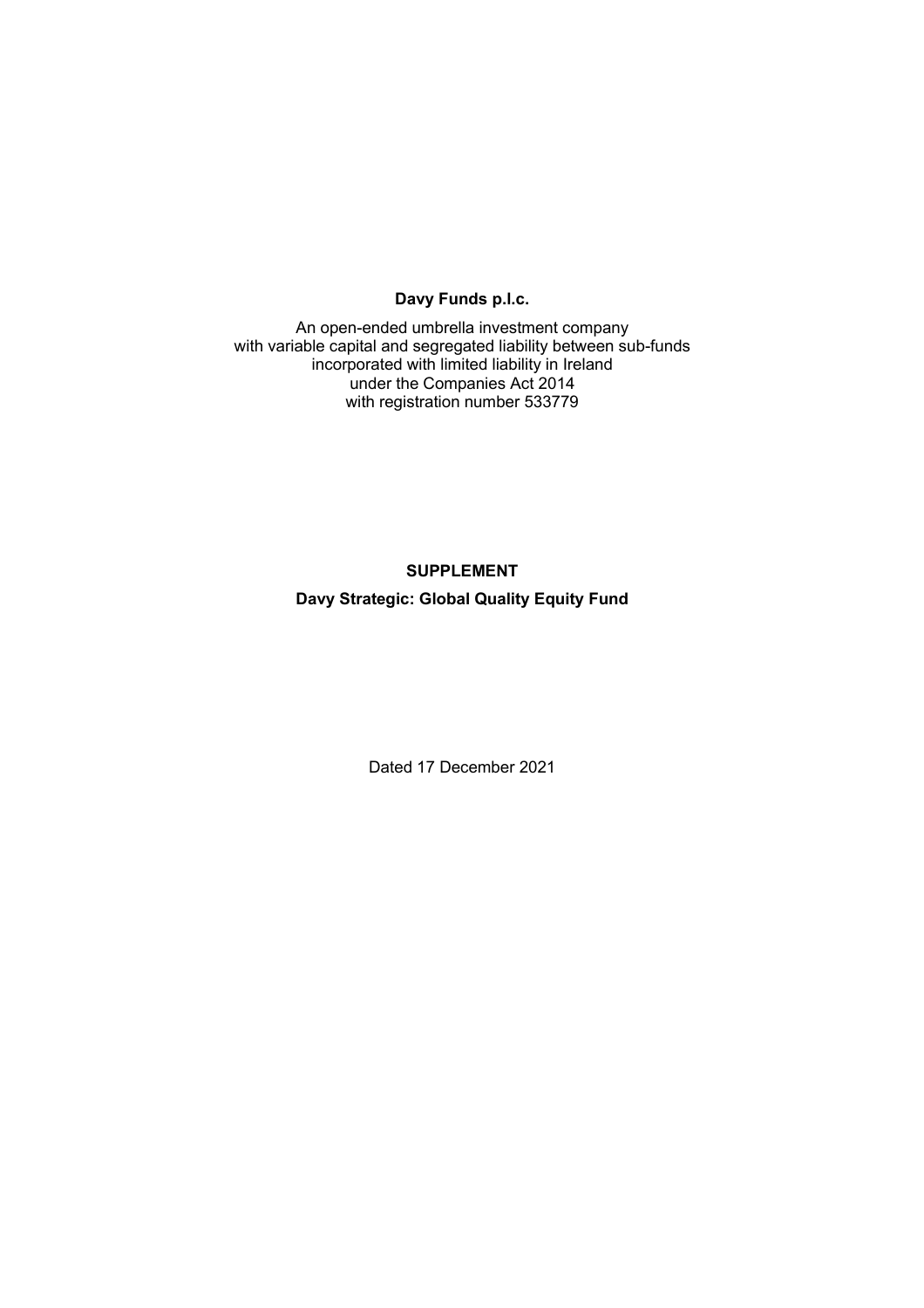# **1 IMPORTANT INFORMATION**  \_\_\_\_\_\_\_\_\_\_\_\_\_\_\_\_\_\_\_\_\_\_\_\_\_\_\_\_\_\_\_\_\_\_\_\_\_\_\_\_\_\_\_\_\_\_\_\_\_\_\_\_\_\_\_\_\_\_\_\_\_\_\_\_\_\_\_\_\_\_\_\_\_\_\_\_\_

\_\_\_\_\_\_\_\_\_\_\_\_\_\_\_\_\_\_\_\_\_\_\_\_\_\_\_\_\_\_\_\_\_\_\_\_\_\_\_\_\_\_\_\_\_\_\_\_\_\_\_\_\_\_\_\_\_\_\_\_\_\_\_\_\_\_\_\_\_\_\_\_\_\_\_\_\_

**The Directors in the Prospectus accept responsibility for the information contained in this Supplement and the Prospectus. To the best of the knowledge and belief of the Directors (who have taken all reasonable care to ensure that such is the case) the information contained in this Supplement and in the Prospectus is in accordance with the facts and does not omit anything likely to affect the import of such information. The Directors accept responsibility accordingly.** 

**Shareholders should note that all the fees and expenses of the Fund may be charged to the capital of the Fund. Thus on redemption of holdings shareholders may not receive back the full amount invested and this will have the effect of lowering the capital value of the shareholders investment.** 

**Shareholders should note that dividends will be paid out of capital, therefore capital may be eroded, distribution is achieved by forgoing the potential for future capital growth and this cycle may continue until all capital is depleted.** 

This Supplement contains information relating specifically to Davy Strategic: Global Quality Equity Fund (the "**Fund**"), a Fund of Davy Funds p.l.c. (the "**Company**"), an open-ended umbrella fund with segregated liability between sub-funds authorised by the Central Bank as a UCITS pursuant to the Regulations.

The Fund may invest more than 20% of its Net Asset Value in other collective investment schemes.

**This Supplement forms part of and should be read in the context of and in conjunction with the Prospectus for the Company dated 17 December 2021 (the "Prospectus").** 

**The Fund is suitable for investors who are prepared to accept a high level of volatility.** 

**An investment in the Fund should not constitute a substantial proportion of an investment portfolio and may not be appropriate for all investors.** 

**As the price of Shares in each Fund may fall as well as rise, the Company shall not be a suitable investment for an investor who cannot sustain a loss on their investment** 

**The Fund may invest in Financial Derivative Instruments ("FDI") for currency hedging and efficient portfolio management purposes. (See "Borrowing and Leverage; Leverage" below for details of the leverage effect of investing in FDI).**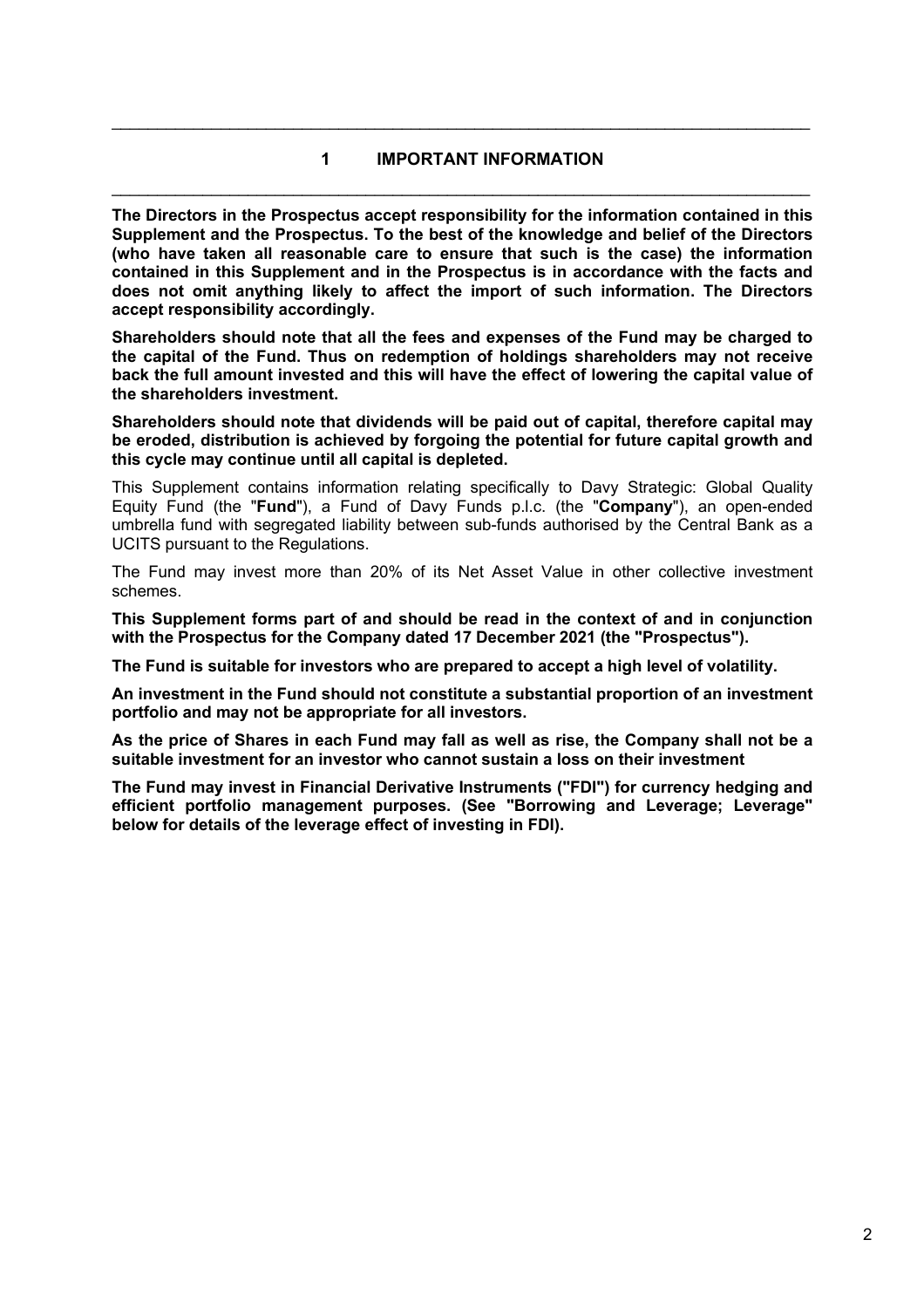## **2 DEFINITIONS**

\_\_\_\_\_\_\_\_\_\_\_\_\_\_\_\_\_\_\_\_\_\_\_\_\_\_\_\_\_\_\_\_\_\_\_\_\_\_\_\_\_\_\_\_\_\_\_\_\_\_\_\_\_\_\_\_\_\_\_\_\_\_\_\_\_\_\_\_\_\_\_\_\_\_\_\_\_

 $\mathcal{L}_\mathcal{L} = \mathcal{L}_\mathcal{L} = \mathcal{L}_\mathcal{L} = \mathcal{L}_\mathcal{L} = \mathcal{L}_\mathcal{L} = \mathcal{L}_\mathcal{L} = \mathcal{L}_\mathcal{L} = \mathcal{L}_\mathcal{L} = \mathcal{L}_\mathcal{L} = \mathcal{L}_\mathcal{L} = \mathcal{L}_\mathcal{L} = \mathcal{L}_\mathcal{L} = \mathcal{L}_\mathcal{L} = \mathcal{L}_\mathcal{L} = \mathcal{L}_\mathcal{L} = \mathcal{L}_\mathcal{L} = \mathcal{L}_\mathcal{L}$ 

#### **Base Currency** means Euro;

**Business Day** means any day (other than a Saturday, Sunday or public holiday) on which commercial banks are open for business in Dublin and/or such other day or days as may be determined by the Directors from time to time and as notified to Shareholders in advance;

**Dealing Day** means each Business Day and/or such other day or days as the Directors may in their absolute discretion determine and notify in advance to Shareholders provided that there shall be at least two Dealing Days in each Month (with at least one Dealing Day per two week period);

**Dealing Deadline** in respect of subscriptions and repurchases means 16.00 p.m. (Irish time) on the Business Day immediately preceding the relevant Dealing Day, or such other time for the relevant Dealing Day as may be determined by Directors and notified in advance to Shareholders provided always that the Dealing Deadline is no later than the Valuation Point;

**Distribution Date** means the date or dates by reference to which a distribution may at the option of the Investment Manager be declared which shall usually be 30 September and 31 March in each year;

**Investment Manager** means J&E Davy Unlimited Company;

**Manager** means Davy Global Fund Management Limited or such other person as may be designated, in accordance with the Central Bank Rules, as the Company's fund management company;

**Minimum Fund Size** means €5,000,000 or such other amount as the Directors may in their absolute discretion determine;

**Minimum Shareholding** means €500 or such other amount as the Directors may in their absolute discretion determine;

**Regulated Market** means any stock exchange or regulated marked which is listed in Appendix II of the Prospectus;

**Settlement Date** in respect of subscriptions and redemptions respectively shall have the meaning outlined in the section entitled "**Key Information for Buying and Selling Shares**" below;

**Valuation Point** means the close of business in the relevant market where assets are listed or traded on the first Business Day immediately preceding the relevant Dealing Day by reference to which the Net Asset Value per Share of the Fund is determined provided such point will in no case precede the close of business in the relevant market that closes first on the relevant Business Day.

All other defined terms used in this Supplement shall have the same meaning as in the Prospectus.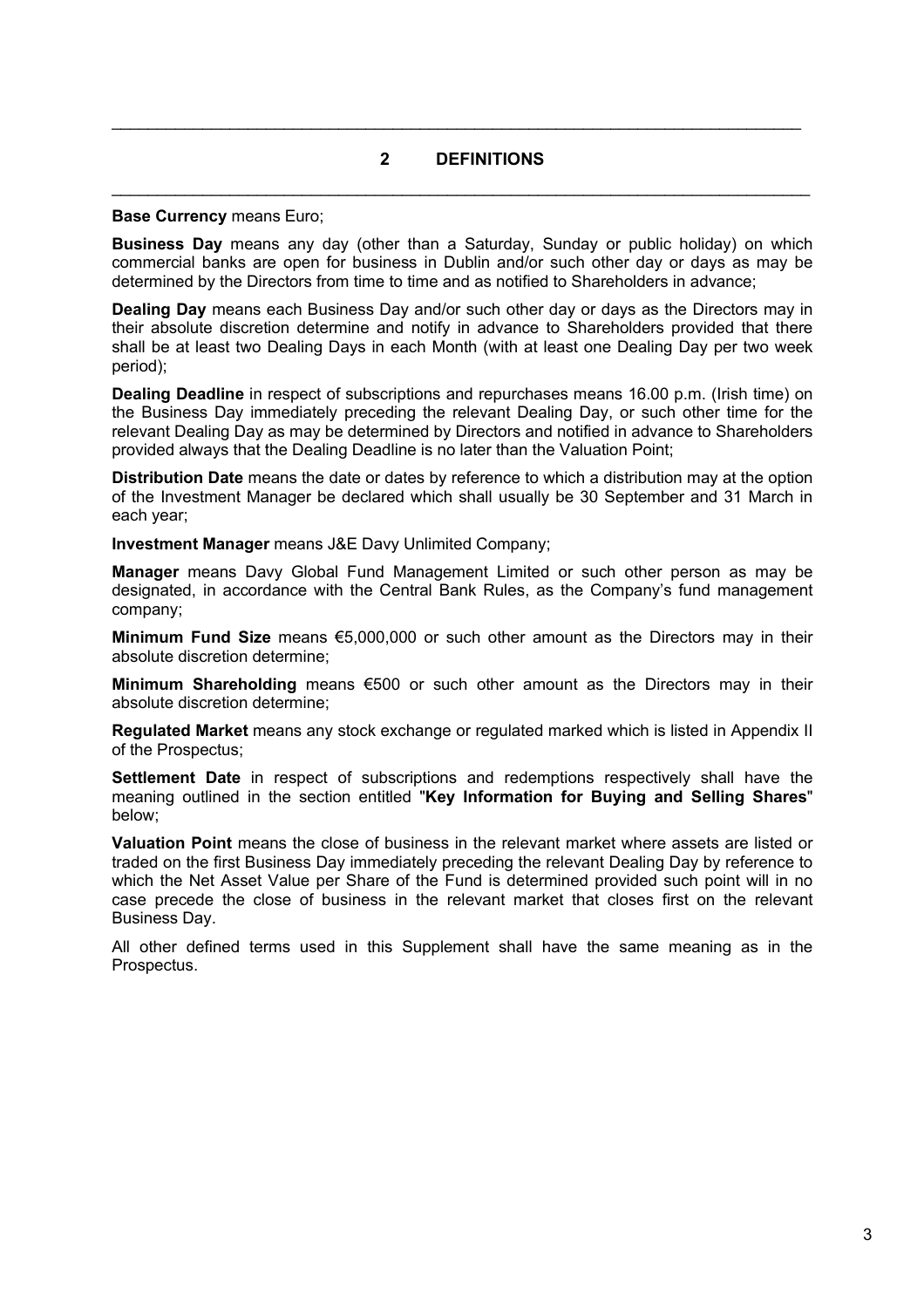# **3 INFORMATION ON THE FUND**  \_\_\_\_\_\_\_\_\_\_\_\_\_\_\_\_\_\_\_\_\_\_\_\_\_\_\_\_\_\_\_\_\_\_\_\_\_\_\_\_\_\_\_\_\_\_\_\_\_\_\_\_\_\_\_\_\_\_\_\_\_\_\_\_\_\_\_\_\_\_\_\_\_\_\_\_\_

\_\_\_\_\_\_\_\_\_\_\_\_\_\_\_\_\_\_\_\_\_\_\_\_\_\_\_\_\_\_\_\_\_\_\_\_\_\_\_\_\_\_\_\_\_\_\_\_\_\_\_\_\_\_\_\_\_\_\_\_\_\_\_\_\_\_\_\_\_\_\_\_\_\_\_\_\_

## 3.1 **Investment Objective, Investment Policies and Investment Strategy**

## (a) **Investment Objective:**

The investment objective of the Fund is to provide long term capital growth spreading the risk through geographical and sector diversification whilst predominantly taking long only investment positions in mostly UK, European and U.S equity markets with some exposure to Japan, the Far East and emerging markets.

There can be no assurance that the Fund will achieve its investment objective.

### (b) **Investment Policies:**

The Fund will achieve its investment objective by investing primarily in equity securities including ordinary shares, common stock preference shares, global depositary receipts, American depositary receipts on a global basis and real estate investment trusts ("**REITs**") listed or traded on a Permitted Market (as disclosed under the heading "Permitted Markets" of Appendix II of the Prospectus). The Fund will be managed to operate in normal circumstances on a long only basis.

The Fund may also invest in exchange-traded funds ("**ETFs**") and may also, to a lesser extent, invest in funds that are not ETFs but Collective Investment Schemes ("**CIS**"). The assets invested in these ETFs and CIS will provide exposure predominantly to UK, European and US equity markets with some exposure to Japan, the Far East and emerging markets.

In respect of the investment in such CIS, the Fund will at all times comply with the provisions of the Regulations and the Central Bank Rules in respect of any investments in the CIS. The CIS that the Fund may invest in will be authorised as UCITS or alternative investment funds, consist of regulated schemes which may be domiciled in a member state of the EEA, the U.S., Jersey, Guernsey or the Isle of Man, and will otherwise as required comply with the provisions of the Central Bank's Guidance on UCITS Acceptable Investment in other Investment Funds.

The ETFs, which may track the performance of the major equity market indices (eg. S&P 500, EuroStoxx, UK FTSE), may be UCITS ETFs or alternative investment funds ETFs. For the avoidance of doubt, where the Fund invests in alternative investment funds ETFs in accordance with its investment objective and policy, such alternative investment funds ETFs shall be treated as either CIS or transferable securities listed and traded on a Regulated Market provided the relevant alternative investment funds ETF satisfies the pertinent Central Bank eligible assets requirements.

The Fund may also use Financial Derivative Instruments ("**FDIs**") for efficient portfolio management and currency hedging purposes as described in section 3.2 below.

The Fund may also, pending reinvestment, or if this is considered appropriate to the investment objective, invest on a short term basis in cash.

#### (c) **Investment Strategy:**

The Investment Manager will invest in the asset classes described above and the portfolio will be diversified across sectors, avoiding over-concentration in any single sector or issuer. The composition of the Fund's portfolio will be reviewed regularly and changed when appropriate and in accordance with its investment objective, policies and restrictions of the Fund. This can arise when a position in the fund is deemed overvalued as a result of the fundamental and quantitative research outlined below and a more attractive investment opportunity presents itself. In managing the portfolio, the Investment Manager seeks to exploit market inefficiencies by employing both fundamental (i.e. bottom up analysis in respect of the relevant equity securities) and quantitative (i.e. statistical or mathematical analysis to identify anomalies or investment opportunities in such equity securities) research to identify value gaps between the underlying company's stated intrinsic value and the market price of such companies.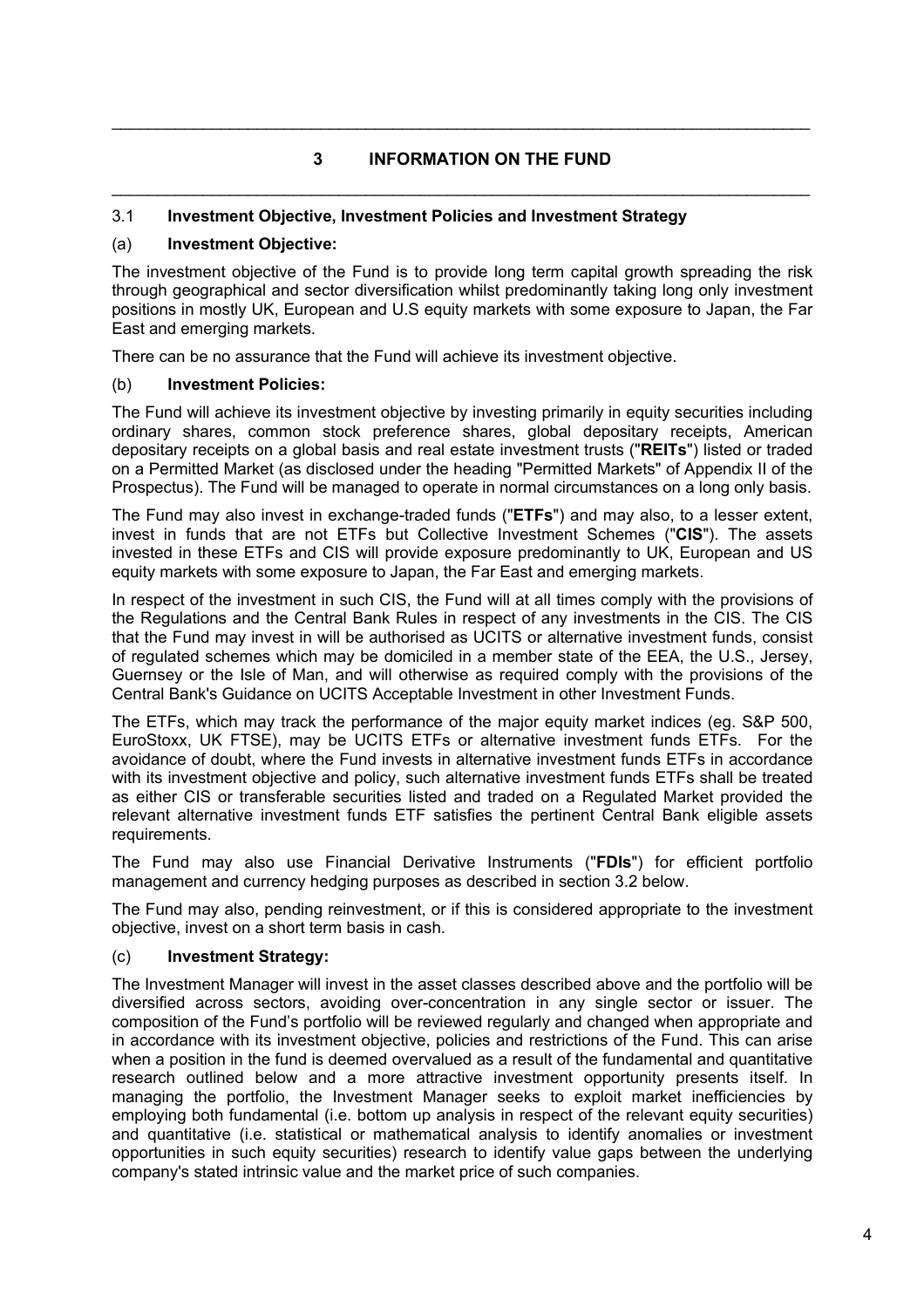The Fund will seek to avoid investment in securities of issuers which are considered by a thirdparty data provider to be violating fundamental humanitarian principles or violating human rights (and where the third-party data provider's assessment does not cover a particular issuer, the Investment Manager will establish on a best-efforts basis whether the issuer is in violation of these principles). Additionally, the Fund will seek to avoid investment in securities of issuers that manufacture cluster munitions or landmines or issuers that derive more than 10% of their revenue from the production of thermal coal.

In managing the portfolio, the Investment Manager seeks to exploit market inefficiencies by employing both fundamental and quantitative research to identify value gaps between the underlying company's stated intrinsic value and the market price of such companies. Fundamental analysis will focus on bottom up research in respect of the relevant securities.

Quantitative analysis will be based, primarily on quality factors (Return on Equity, debt levels), which will be used to identify anomalies or investment opportunities in such equity securities. Value (Price to Earnings, dividend yield) and growth (Earnings Growth) factors will be incorporated in portfolio construction.

Global equity securities from listed and/or recognised exchanges will be assessed using such fundamental and quantitative research, and long positions taken in the stocks identified by the Investment Manager as being undervalued.

ETFs and CIS are chosen by the Investment Manager on the basis of their investment strategies, trading techniques and overall performance record views with regards to relative attractiveness of regions, benchmark exposures, and liquidity, while also being cognisant of individual holding size restrictions.

Where the Fund invests in ETFs and CIS, the Investment Manager will decide on the retention, addition, replacement and removal of the underlying funds and on the allocation of the Fund's assets among any such funds. The overall structure of the Fund will be monitored and assessed by the Investment Manager and ETFs and CIS may be added, varied or replaced from time to time at the discretion of the Investment Manager.

The investment process focuses equally on managing risk and generating returns, at all times seeking to create a diversified portfolio of assets. Positions will be scaled according to a security's market impact (size, liquidity and volatility) and monitored regularly and assessed against geographic and sector exposures by the Investment Manager. In addition, the portfolio will be monitored in relation to risk metrics such as, but not limited to, tracking error, beta, active share, concentration risk and liquidity risk.

## 3.2 **Use of Derivatives and Efficient Portfolio Management Techniques**

The Fund may engage in transactions in FDIs for the purposes of efficient portfolio management and/or to protect against currency exchange risks within the conditions and limits laid down by the Central Bank from time to time. The Investment Manager will look to ensure that the techniques and instruments used are economically appropriate in that they will be realised in a cost-effective way. Such transactions may include foreign exchange transactions which alter the currency characteristics of transferable securities held by the Fund. Such techniques and instruments (details of which are outlined below) are options and forward foreign exchange contracts.

## *Options*

An option contains the right to buy or sell a specific quantity of a specific asset at a fixed price at or before a specified future date. There are two forms of options: put or call options. Put options are contracts sold for a premium that give to the buyer the right, but not the obligation, to sell to the seller a specified quantity of a particular asset (or financial instrument) at a specified price. Call options are similar contracts sold for a premium that give the buyer the right, but not the obligation, to buy from the seller a specified quantity of a particular asset (or financial instrument) at a specified price. Options may also be cash-settled. The Fund may use such instruments to hedge against market risk or gain exposure to relevant underlying equity or equity related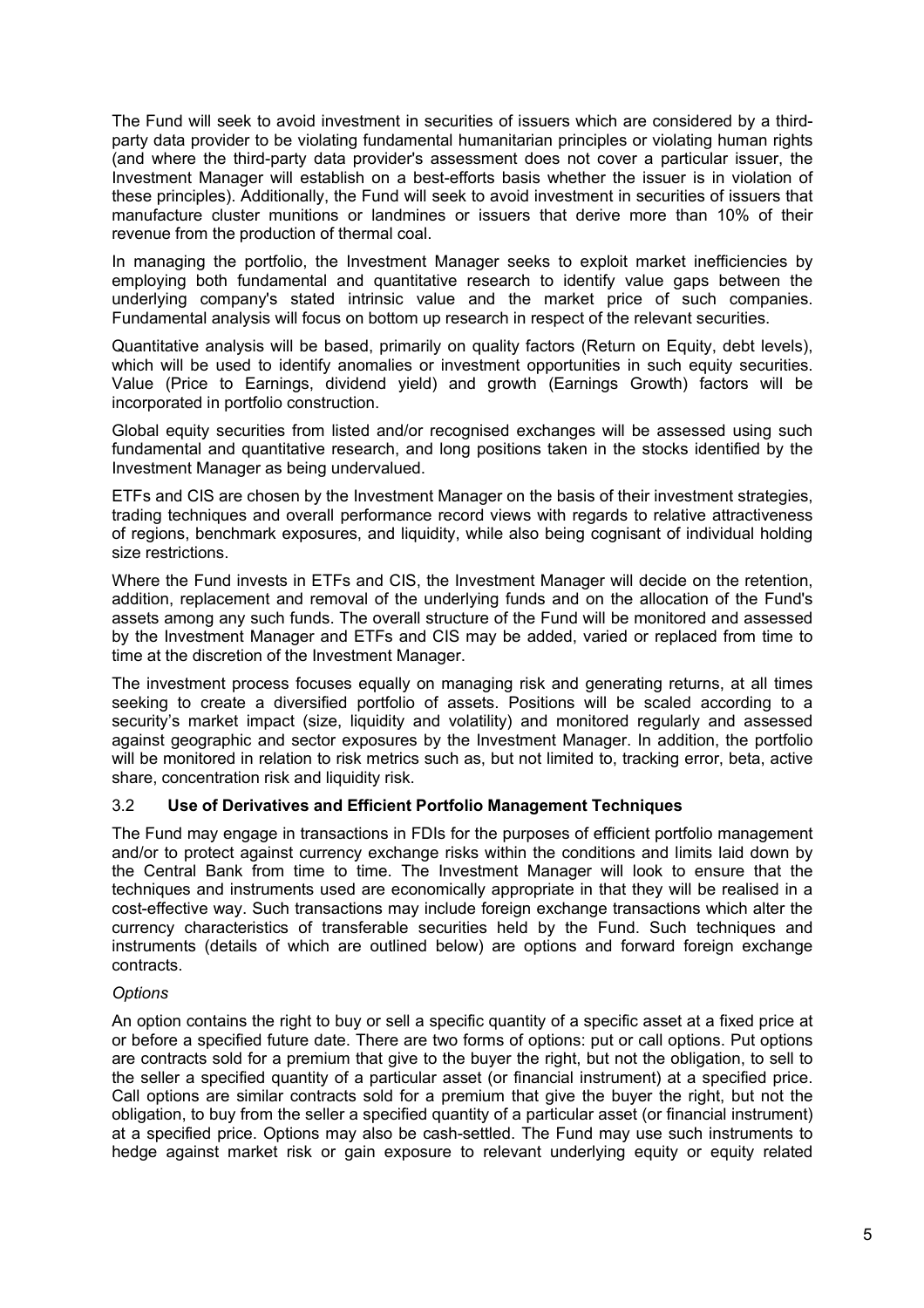security. Any option entered into by the Fund will be in accordance with the limits prescribed by law.

### *Forwards*

Forward currency contracts could be used to hedge against currency risk that has resulted from assets held by the Fund that are not in the Base Currency. The Fund, may, for example, use forward currency contracts by selling forward a foreign currency against the Base Currency to protect the Fund from foreign exchange rate risk that has risen from holding assets in that currency.

Direct and indirect operational costs and/or fees (which do not include hidden revenue) arising from use of FDIs for EPM purposes may be deducted from the revenue delivered to the Company. Such costs and/or fees are payable to the relevant counterparty to the FDI in question and such counterparty may or may not be related to the Investment Manager or the Depositary. All revenues generated from such FDIs, net of direct and indirect operational costs, will be returned to the Company.

Collateral or margin may be passed by the Fund to a counterparty or broker in respect of OTC FDI transaction. Please refer to the section of the Prospectus entitled "**Collateral Policy**" for further details.

The use of FDI and efficient portfolio management techniques for the purposes outlined above will expose the Fund to the risks disclosed under the section of the Prospectus entitled "**Risk Factors**".

### 3.3 **Borrowing and Leverage**

### (a) Borrowing

The Company may only borrow on a temporary basis for the account of the Fund and the aggregate amount of such borrowings may not exceed 10% of the Net Asset Value of the Fund. In accordance with the provisions of the Regulations, the Company may charge the assets of the Fund as security for borrowings of the Fund.

The Fund may acquire foreign currency by means of a back-to-back loan agreement. Foreign currency obtained in this manner is not classified as borrowing for the purposes of Regulation 103(1) provided that the offsetting deposit (a) is denominated in the Base Currency and (b) equals or exceeds the value of the foreign currency loan outstanding.

#### (b) Leverage

The Fund may utilise FDI as referred to in the section headed "**Use of Derivatives and Efficient Portfolio Management Techniques**" above. The Fund will use the commitment approach to measure market risk and calculate its exposures. The total expected level of leverage of the Fund as a result of its investments shall not exceed 100% of its Net Asset Value.

The Investment Manager does not expect the use of FDI to significantly increase the Fund's risk profile.

The expected level of leverage range is calculated based on the sum of the absolute value of notionals of the derivatives used, in accordance with the requirements of the Central Bank. This figure does not take into account any netting and hedging arrangements that the Fund has in place at any time even though these netting and hedging arrangements are used for risk reduction purposes and is therefore not a risk-adjusted method of measuring leverage which means this figure is higher than it otherwise would be if such netting and hedging arrangements were taken into account. As these netting and hedging arrangements, if taken into account, may reduce the level of leverage, this calculation may not provide an accurate measure of the Fund's actual leverage position.

The Company on behalf of the Fund has filed with the Central Bank its risk management process which enables it to accurately measure, monitor and manage the various risks associated with the use of FDI. Any FDI not included in the risk management process will not be utilised until such time as a revised submission has been provided to the Central Bank. The Company will, on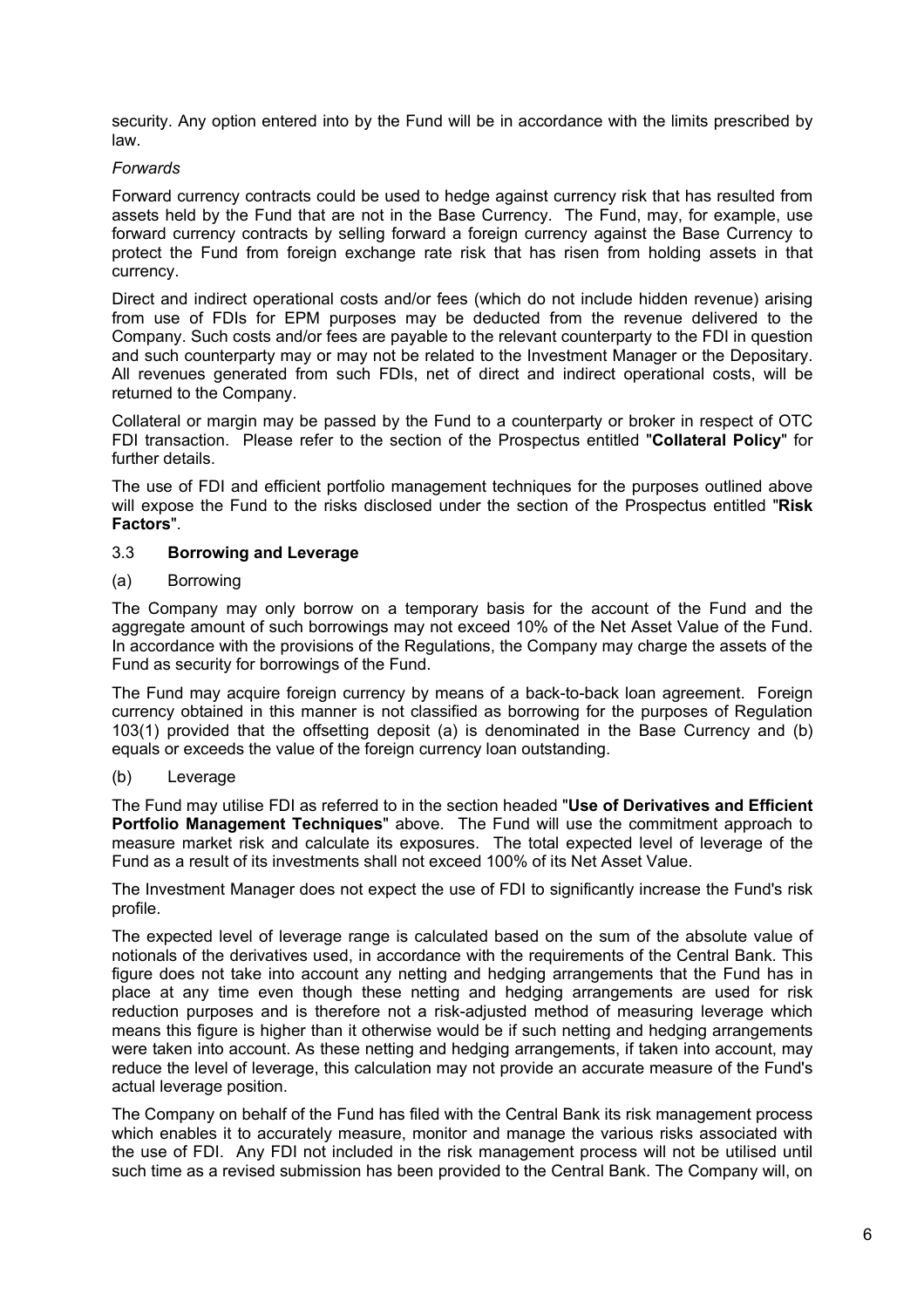request, provide supplementary information to Shareholders relating to the risk management methods employed, including the quantitative limits that are applied and any recent developments in the risk and yield characteristics of the main categories of investments.

## 3.4 **Investment Restrictions**

Investors must note that the Company and the Fund adhere to the restrictions and requirements set out under the Regulations, as may be amended from time to time. These are set out in Appendix I to the Prospectus.

Notwithstanding this, the Fund will not invest more than 10% of its Net Asset Value in other UCITS or CIS in aggregate.

In particular, the Fund must adhere to the following investment restrictions and requirements:

3.4.1 When the Fund invests in the units of other CIS that are managed, directly or by delegation, by the Investment Manager of the Company or by any other company with which the Investment Manager of the Company is linked by common management or control, or by a substantial direct or indirect holding, that the Investment Manager or other company may not charge subscription, conversion or redemption fees on account of the Fund's investment in the units of such other CIS

3.4.2 Where a commission (including a rebated commission) is received by the Investment Manager by virtue of an investment in the units of another CIS, this commission must be paid into the property of the Fund.

### 3.5 **Profile of a Typical Investor**

A typical investor will be seeking to achieve a return on their investment in the medium to long term.

### 3.6 **Risk Factors**

Investors should read and consider the sections of the Prospectus entitled "**Risk Factors**" and "**SFDR-related Disclosures (a) Sustainability Risk**" before investing in the Fund. However, not all of the risks disclosed in the Risk Factors section of the Prospectus will be material to an investment in this particular Fund.

In addition to the above referenced risks, investors should also consider the particular implications of the following risks that are relevant to an investment in the Fund. Fees and expenses of the Fund may be charged to the capital of the Fund. Thus, on redemptions of holdings shareholders may not receive back the full amount invested and this will have the effect of lowering the capital value of their investment. There is a greater risk therefore that capital may be eroded and "income" will be achieved by foregoing the potential for future capital growth of your investment and the value of future returns may also be diminished. Investors should note however that distributions made during the life of the Fund are a form of capital reimbursement.

The Fund may charge fees and expenses to capital where insufficient income has been generated by the Fund to cover the fees and expenses. There is a greater risk therefore that capital may be eroded and "income" will be achieved by foregoing the potential for future capital growth of your investment.

The risks described in the Prospectus should not be considered to be an exhaustive list of the risks which potential investors should consider before investing in the Fund. Potential investors should be aware that an investment in the Fund may be exposed to other risks from time to time.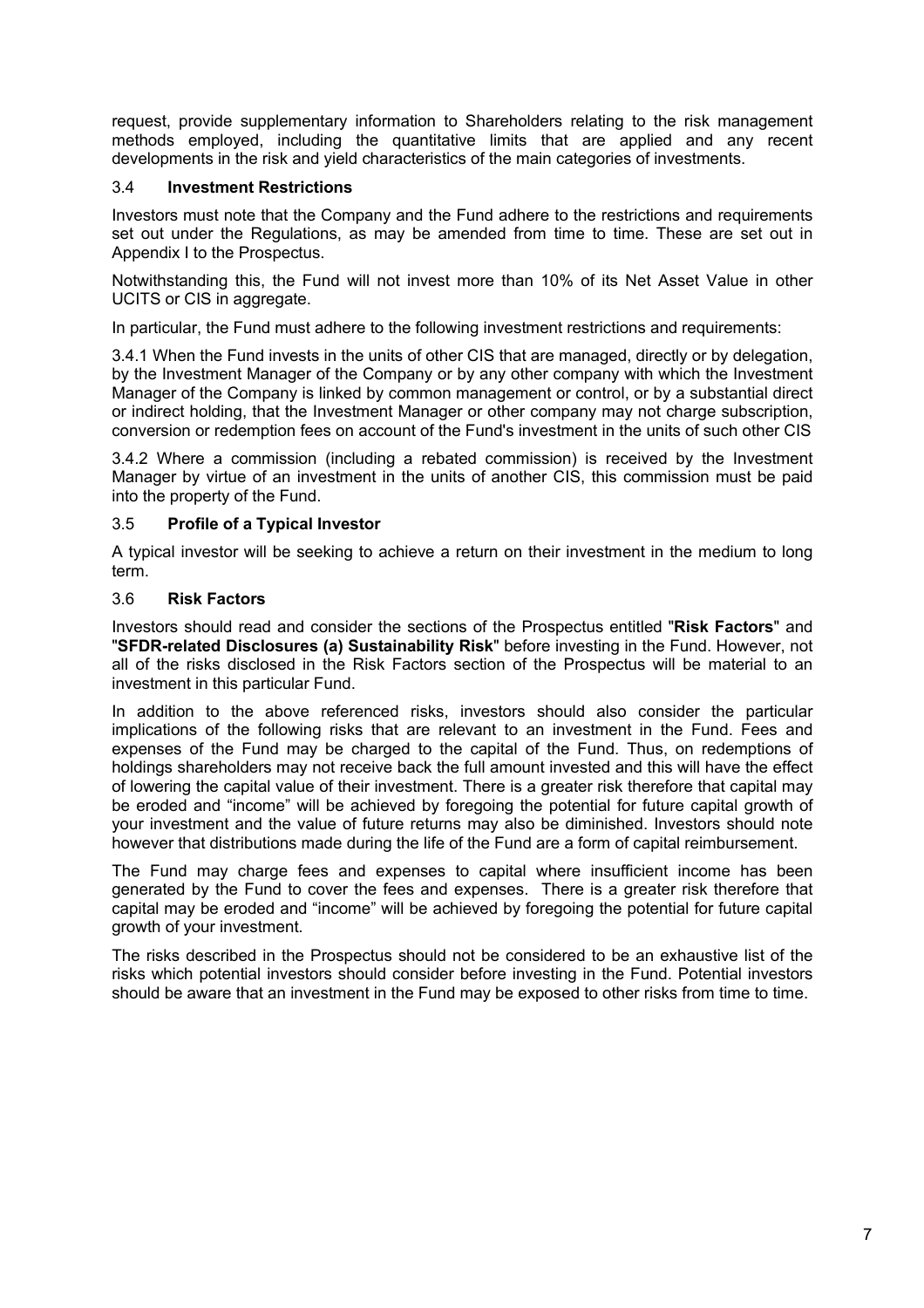# 3.7 **Key Information for Buying and Selling Shares**

| <b>Class</b>          | <b>Currency</b><br><b>Class</b> | Hedgin<br>$g^{***}$ | <b>Offer</b><br><b>Initial</b><br>Period*                                                                                | Initial Issue<br><b>Price</b>              | <b>Minimum</b><br><b>Shareholding</b><br>$***$ | <b>Minimum</b><br><b>Initial</b><br>Investment<br>Amount** | <b>Minimum</b><br><b>Additional</b><br>Investmen<br>t<br>Amount** |
|-----------------------|---------------------------------|---------------------|--------------------------------------------------------------------------------------------------------------------------|--------------------------------------------|------------------------------------------------|------------------------------------------------------------|-------------------------------------------------------------------|
| Α<br>Accumulating     | Euro                            |                     | offer<br>Initial<br>period<br>is<br>closed                                                                               | offer<br>Initial<br>period<br>is<br>closed | €500                                           | €500                                                       | €100                                                              |
| A Distributing        | Euro                            |                     | Initial<br>offer<br>period<br>is<br>closed                                                                               | Initial<br>offer<br>period<br>is<br>closed | €500                                           | €500                                                       | €100                                                              |
| B<br>Accumulating     | Euro                            |                     | offer<br>Initial<br>period<br>is<br>closed                                                                               | Initial<br>offer<br>period<br>is<br>closed | €500                                           | €500                                                       | €100                                                              |
| <b>B</b> Distributing | Euro                            |                     | 9.00am<br>(Irish<br>20<br>time) on<br>December<br>2021<br>$\mathsf{to}$<br>5.00pm<br>(Irish<br>time) on 20<br>June 2022* | €100                                       | €500                                           | €500                                                       | €100                                                              |
| С<br>Accumulating     | Euro                            |                     | offer<br>Initial<br>period<br>is<br>closed                                                                               | Initial<br>offer<br>period<br>is<br>closed | €500                                           | €500                                                       | €100                                                              |

Details of all share classes are set out in the table below.

Class C Accumulating Shares do not bear any Investment Management Fees or performance fees and are restricted to Davy Group personnel. Shares of any Class cannot be switched for Shares of Class C Accumulating.

\*The Initial Offer Period may be shortened or extended by the Directors. The Central Bank will be notified in advance of any such shortening or extension if subscriptions for Shares have been received and otherwise shall be notified subsequently, on an annual basis.

\*\*Subject to the discretion of the Directors (or their delegate) in each case to allow lesser amounts.

\*\*\*The Company may (but is not obliged to) enter into certain currency related transactions (through the use of FDI as disclosed above in Section 3.2 entitled "**Use of Derivatives and Efficient Portfolio Management Techniques**") in order to hedge the currency exposure of the Classes denominated in a currency other than the Base Currency, as described under the heading "**Hedged Classes**" in the Prospectus. In the case of Classes that are denominated in a currency other than the Base Currency and are not identified as hedged the value of the Shares in the relevant Class will be subject to exchange rate risk in relation to the Base Currency.

Applications for Shares and applications for the redemption of Shares along with all required antimoney laundering documentation must be received by the Dealing Deadline.

Applications for Shares will only be accepted on a cleared funds basis in the Base Currency.

Applications received after the Dealing Deadline for the relevant Dealing Day shall be deemed to have been received by the next Dealing Deadline, save in exceptional circumstances where the Directors may in their absolute discretion (reasons to be documented) determine and provided the Applications are received before the Valuation Point for the relevant Dealing Day. Repurchase requests received after the Dealing Deadline shall be treated as having been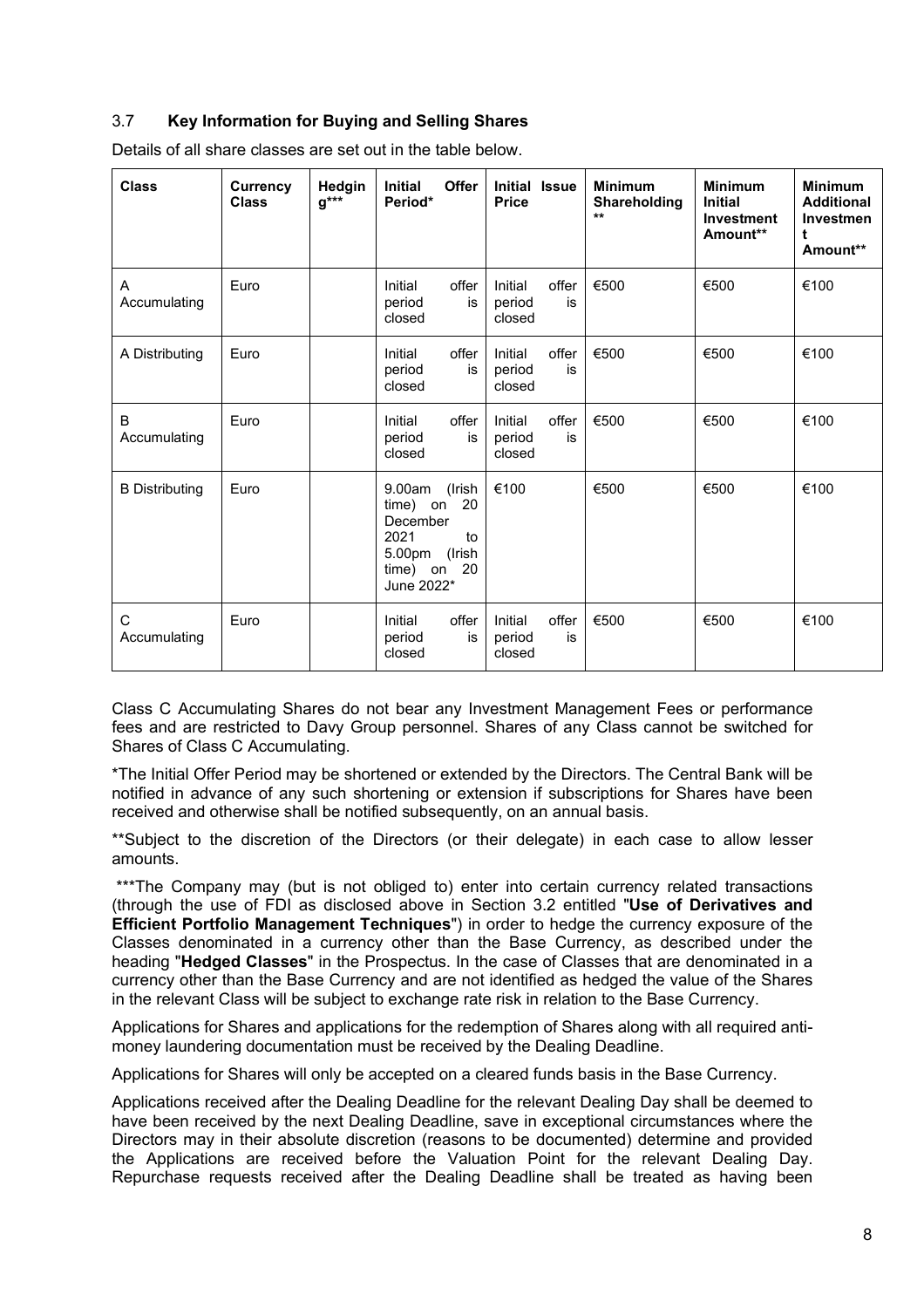received by the following Dealing Deadline, save in exceptional circumstances where the Directors may in their absolute discretion (reasons to be documented) determine and provided they are received before the Valuation Point for the relevant Dealing Day.

Subscription Settlement Date: Subscription monies should be paid to the account specified in the Application Form (or such other account specified by the Administrator) so as to be received by no later than three Business Days after the relevant Dealing Day. If payment in full and/or a properly completed Application Form along with all required anti-money laundering documentation have not been received by the relevant times stipulated above, the application may be refused.

Redemption Settlement Date: Payment of Repurchase Proceeds will be made by electronic transfer to the account of the redeeming Shareholder at the risk and expense of the Shareholder normally within three Business Days of the relevant Dealing Day and, in all cases, will be paid within ten Business Days of the Dealing Deadline for the relevant Dealing Day, provided that all the required documentation has been furnished to and received by the Administrator.

## 3.8 **Exchange of Shares**

Shareholders may exchange between similar Classes of Shares in accordance with the provisions set out under the heading "**Exchange of Shares**" in the Prospectus. The Directors can refuse an application to exchange between Classes of Shares in accordance with the provisions set out under the heading "**Exchange of Shares**".

### 3.9 **Dividend Policy**

For the Class A Accumulating Shares, the Class B Accumulating Shares and the Class C Accumulating Shares (the "**Accumulating Share Classes**") (and indicated as such in the table in the section above titled "**Key Information for Buying and Selling Shares**"), it is the present intention of the Directors not to declare or pay dividends, and any income or gains earned by the Fund and these Share Classes, will be reinvested and reflected in the value of the Shares.

For the Class A Distributing Shares and the Class B Distributing Shares (the "**Distributing Share Classes**") (and indicated as such in the table in the section above entitled "**Key Information for Buying and Selling Shares**"), subject to net income being available for distribution, the Directors intend to declare dividends on the Distribution Date and such dividends will be paid on or before the 14<sup>th</sup> Business Day following the Distribution Date to all Shareholders entered on the register of Shareholders at the close of business on the Business Day immediately preceding the Distribution Date and therefore applicants for Shares to be dealt on or after the Distribution Date will not be entitled to the distribution paid in respect of such Distribution Date but Shareholders seeking to repurchase their Shares on or after the Distribution Date will receive the distribution paid in respect of such Distribution Date.

The Directors reserve the right to increase or decrease the frequency of dividend payments, if any, at their discretion for the Distributing Share Classes. In the event of a change of policy full details will be disclosed in an updated Supplement and Shareholders will be notified in advance. Under the Constitution, dividends may be paid out of the profits, being (i) the accumulated revenue (consisting of all revenue accrued including interest and dividends) less expenses and/or (ii) realised and unrealised capital gains on the disposal/valuation of investments and other funds less realised and unrealised accumulated capital losses of the Fund or (iii) out of capital.

Dividends are paid out of capital to allow the provision of income to Shareholders of the Distributing Share Classes, in the event of insufficient income being in the Fund for a particular period.

Dividends will be paid to Shareholders by electronic transfer to the relevant Shareholder's bank account of record on the initial Application Form in the currency of denomination of the relevant Distributing Share Class at the expense of the payee and within the timeframe outlined above. The net income available for distribution in respect of the relevant Distributing Share Class will be determined in accordance with the relevant law and generally accepted accounting principles consistently applied.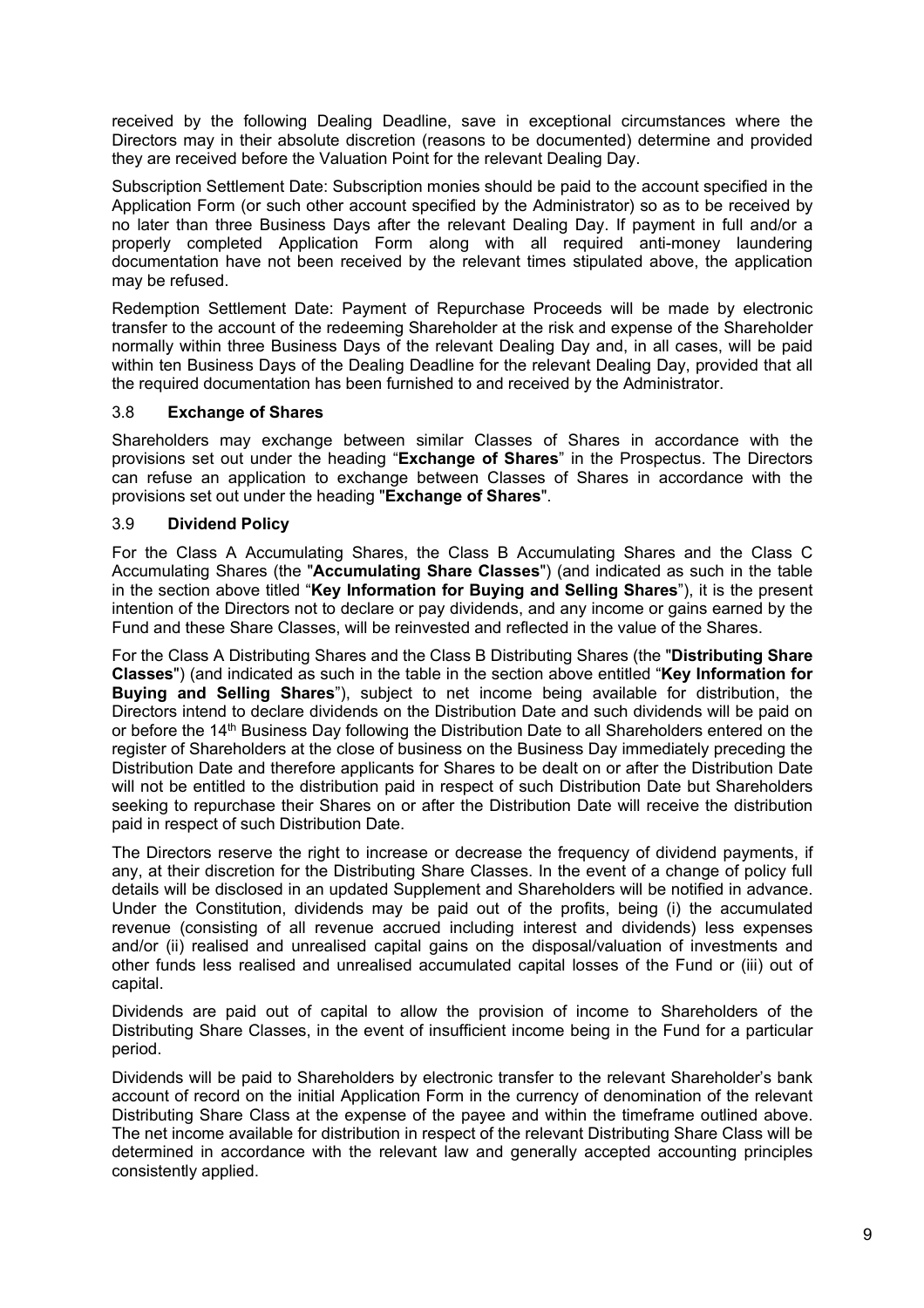Please also refer to the section in the Prospectus entitled "**Dividend Policy**".

## 3.10 **Fees and Expenses**

The following fees and expenses will be incurred by the Company on behalf of the Fund and will affect the Net Asset Value of the relevant Share Class of the Fund.

| <b>Class</b>                 | A<br>Accumulating                                      | <b>A Distributing</b>                             | <b>B</b> Accumulating                                   | <b>B</b> Distributing                             | C<br>Accumulating                                 |
|------------------------------|--------------------------------------------------------|---------------------------------------------------|---------------------------------------------------------|---------------------------------------------------|---------------------------------------------------|
| Investment<br>Management Fee | 0.675%                                                 | 0.675%                                            | 1.35%                                                   | 1.35%                                             | 0%                                                |
| Distributor Fee              | 0%                                                     | $0\%$                                             | $0\%$                                                   | $0\%$                                             | $0\%$                                             |
| <b>Administrator Fee</b>     | 0.085%<br>Per<br>annum<br>of<br>the NAV of the<br>Fund | 0.085%<br>Per annum of<br>the NAV of the<br>Fund  | 0.085%<br>Per<br>annum<br>Ωf<br>the NAV of the<br>Fund  | 0.085%<br>Per annum of<br>the NAV of the<br>Fund  | 0.085%<br>Per annum of<br>the NAV of the<br>Fund  |
| Depositary Fee               | 0.0175%<br>Per<br>annum of<br>the NAV of the<br>Fund   | 0.0175%<br>Per annum of<br>the NAV of the<br>Fund | 0.0175%<br>Per<br>оf<br>annum<br>the NAV of the<br>Fund | 0.0175%<br>Per annum of<br>the NAV of the<br>Fund | 0.0175%<br>Per annum of<br>the NAV of the<br>Fund |
| Performance Fee              | $0\%$                                                  | $0\%$                                             | 0%                                                      | $0\%$                                             | $0\%$                                             |

### **Investment Management Fee & Expenses**

The Investment Manager shall be entitled to the maximum annual Investment Management Fee equal to a percentage of the Net Asset Value of the relevant Class detailed in the above table.

Such fee shall be calculated and accrued at each Valuation Point and payable monthly in arrears.

The Investment Manager is also entitled to its reasonable out-of-pocket expenses out of the assets of the Fund.

#### **Distributor Fee & Expenses**

The Distributor shall be entitled to the maximum annual Distributor Fee equal to a percentage of the Net Asset Value of the relevant Class detailed in the above table.

Such fee shall be calculated and accrued at each Valuation Point and payable monthly in arrears.

The Distributor is also entitled to its reasonable out-of-pocket expenses out of the assets of the Fund.

## **Depositary Fee & Expenses**

The Depositary shall be entitled to an annual Depositary Fee equal to a percentage of the Net Asset Value of the relevant Class, detailed in the above table, subject to a minimum monthly fee of €600 in respect of the Fund and a transaction fee for each transaction conducted pursuant to the Depositary Agreement which will be charged at normal commercial rates. Such fee shall be calculated and accrued at each Valuation Point and payable monthly in arrears.

The Depositary is also entitled to its reasonable out-of-pocket expenses out of the assets of the Fund (including transaction charges, depositary fees and fees and expenses of sub-custodians, which shall be at normal commercial rates) as agreed with the Directors.

## **Administrator Fee & Expenses**

The Administrator shall be entitled to the maximum annual Administrator Fee equal to a percentage of the Net Asset Value of the relevant Class detailed in the above table. Such fee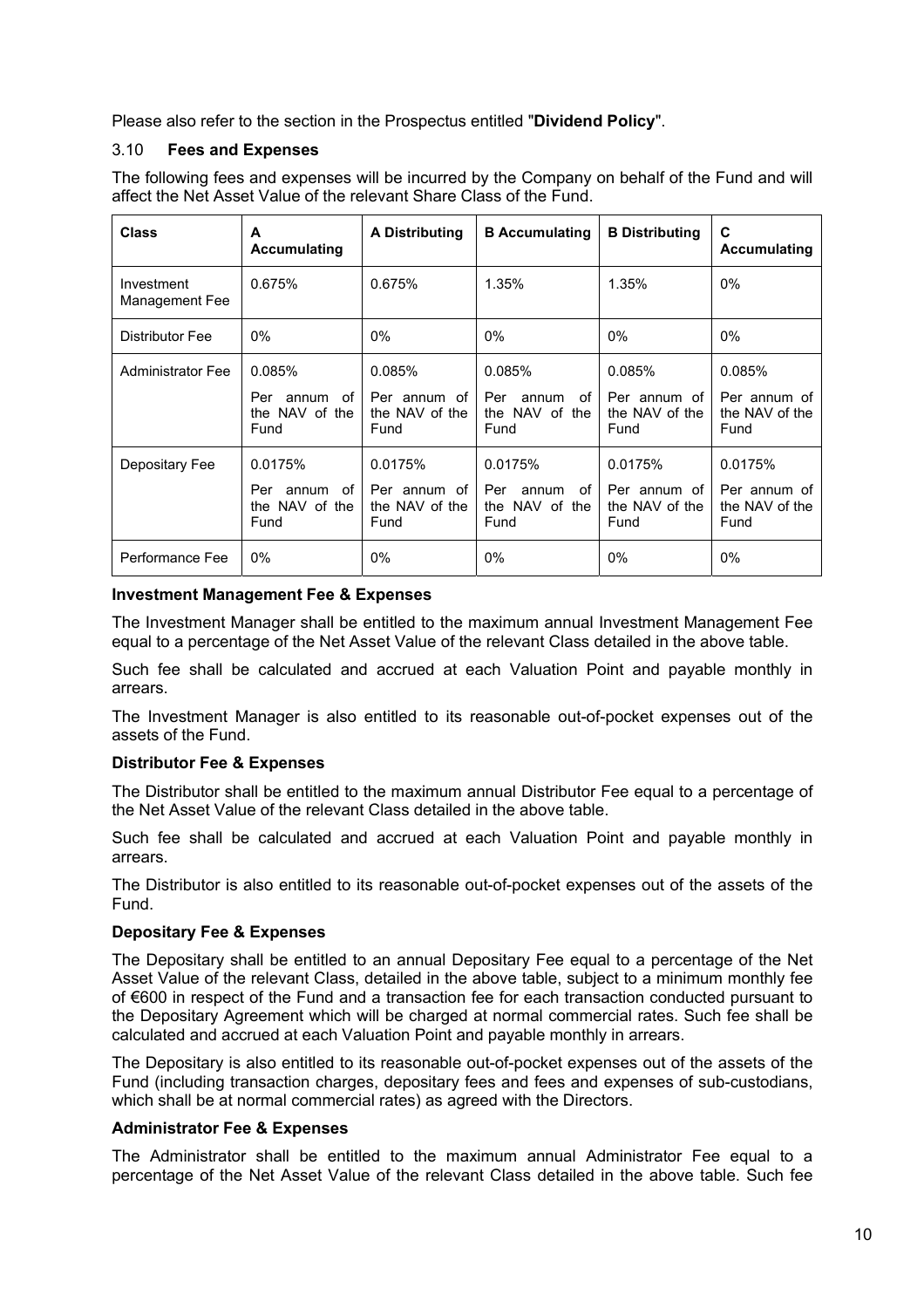shall be calculated and accrued at each Valuation Point and payable monthly in arrears. The Administrator shall be also be entitled to a minimum annual fee of €30,000 per year and a transaction fee for each transaction conducted pursuant to the Administration Agreement which will be charged at normal commercial rates.

The Administrator is also entitled to its reasonable out-of-pocket expenses out of the assets of the Fund.

# **Management Fee**

Investors are referred to the Prospectus for details of the Manager's fee.

## 3.11 **Benchmark Regulation**

The Fund uses the MSCI World Index (the "**Benchmark**") to measure the performance of the Fund for comparison purposes only.

The Benchmark, administered by the European Money Markets Institute, has been added to the list of critical benchmarks pursuant to Article 10(1) of the Benchmark Regulation.

### 3.12 **Other Fees and Expenses**

This section should be read in conjunction with the section entitled "**Fees and Expenses**" in the Prospectus.

### (a) **Anti-Dilution Levy**

The Directors reserve the right to impose an Anti-Dilution Levy in the case of net subscriptions and/or net repurchases on a transaction basis as a percentage adjustment (to be communicated to the Administrator) on the value of the relevant subscription/repurchase calculated for the purposes of determining a subscription price or repurchase price to reflect the impact of other dealing costs relating to the acquisition or disposal of assets and to preserve value of the underlying assets of the Fund where they consider such a provision to be in the best interests of a Fund. Such amount will be added to the price at which Shares will be issued in the case of net subscription requests and deducted from the price at which Shares will be repurchased in the case of net repurchase requests. Any such sum will be paid into the account of the Fund.

### (b) **Establishment Expenses**

All fees and expenses relating to the establishment and organisation of the Fund as detailed in the section of the Prospectus entitled "**Establishment Expenses**" have been borne by the Company and amortised in accordance with the provisions of the Prospectus.

#### (c) **Fees payable within underlying CIS**

The CIS in which the Fund may invest will bear their own fees and expenses. The CIS will also be subject to management fees and other expenses of a similar nature to those applying with respect of the Fund such as redemption fees, subscription fees and the fees of services providers such as custodians and administrators. The Fund will typically only invest in CIS, which charge management fees of up to 3% of the CIS net asset value.

#### 3.13 **Miscellaneous**

Additional Funds of the Company may be added in the future with the prior approval of the Central Bank. The names of the other Funds are disclosed in the Prospectus.